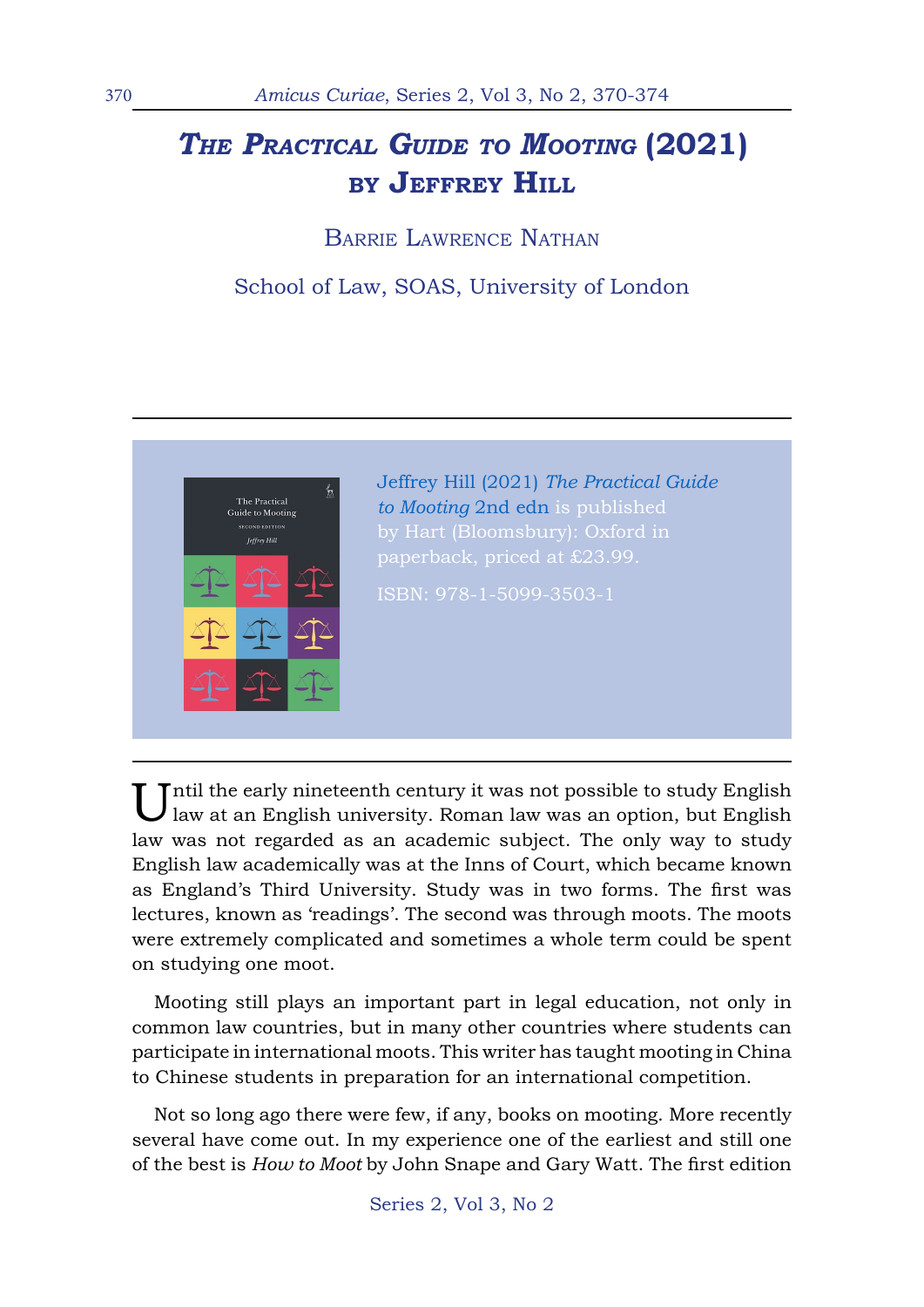was published in 2004. Another good one is *Mooting and Advocacy Skills*  by David Pope and Dan Hill, the first edition of which was published in 2007. 2009 saw the publication of first edition of *A Practical Guide to Mooting* by Jeffrey Hill. A second edition of Snape and Watt appeared in 2010, and of Pope and Hill in 2011 (followed by a third edition in 2015). There is now a second edition of Jeffrey Hill's book. (References to Hill hereafter are to Jeffrey Hill, second edition.)

Mr Hill is very well qualified to write about mooting. He has extensive experience of organizing and teaching courses on mooting, and of successfully coaching moot teams. He is a member of the Advisory Board for the Essex Court Chambers/English Speaking Union National Mooting Competition. It is interesting that apparently neither he nor any of the other authors (except perhaps David Pope) have personal experience of arguing a case in the Court of Appeal or Supreme Court. Nevertheless, he is clearly familiar with the process.

Like Gaul, the book is divided into three parts. The first is introductory; the second is practical, giving advice on how to prepare for and take part in moots; the third is miscellaneous, dealing mainly with how to organize and take part in mooting competitions.

The first edition of this book contained links to an online recording of a moot, with commentary on the links. The new edition replaces that with links to online recordings of argument in the Supreme Court. The links are to short excerpts from the arguments. The book helpfully references these links to commentary on them, illustrating what is said in the book. This is a very useful and, I believe, unique feature of the book. The links are listed on pages xv to xvi of the book. The author says that they are selective. They are drawn from rather limited sources. Of the 16 links listed, nine are drawn from the prorogation case of *R (on the application of Miller) v The Prime Minister* (2019) (for which a wrong citation is given), and six from the family law/conflict of laws case, *Villiers v Villiers* (2020). Although the advocacy is excellent, and the links are relevant to the commentary, it would be good to see a wider range of advocates. Many years ago Richard du Cann in his book, *The Art of the Advocate*, gave examples of the different styles in which famous advocates might have approached the same argument.

The book is very comprehensive and thorough. There are certain points which I disagree with or would have liked to see. There are references to senior counsel and junior counsel in the moots. This is not uncommon in books about mooting. I think it incorrect. The references should be to lead counsel and junior counsel. Queen's Counsel are known as 'leading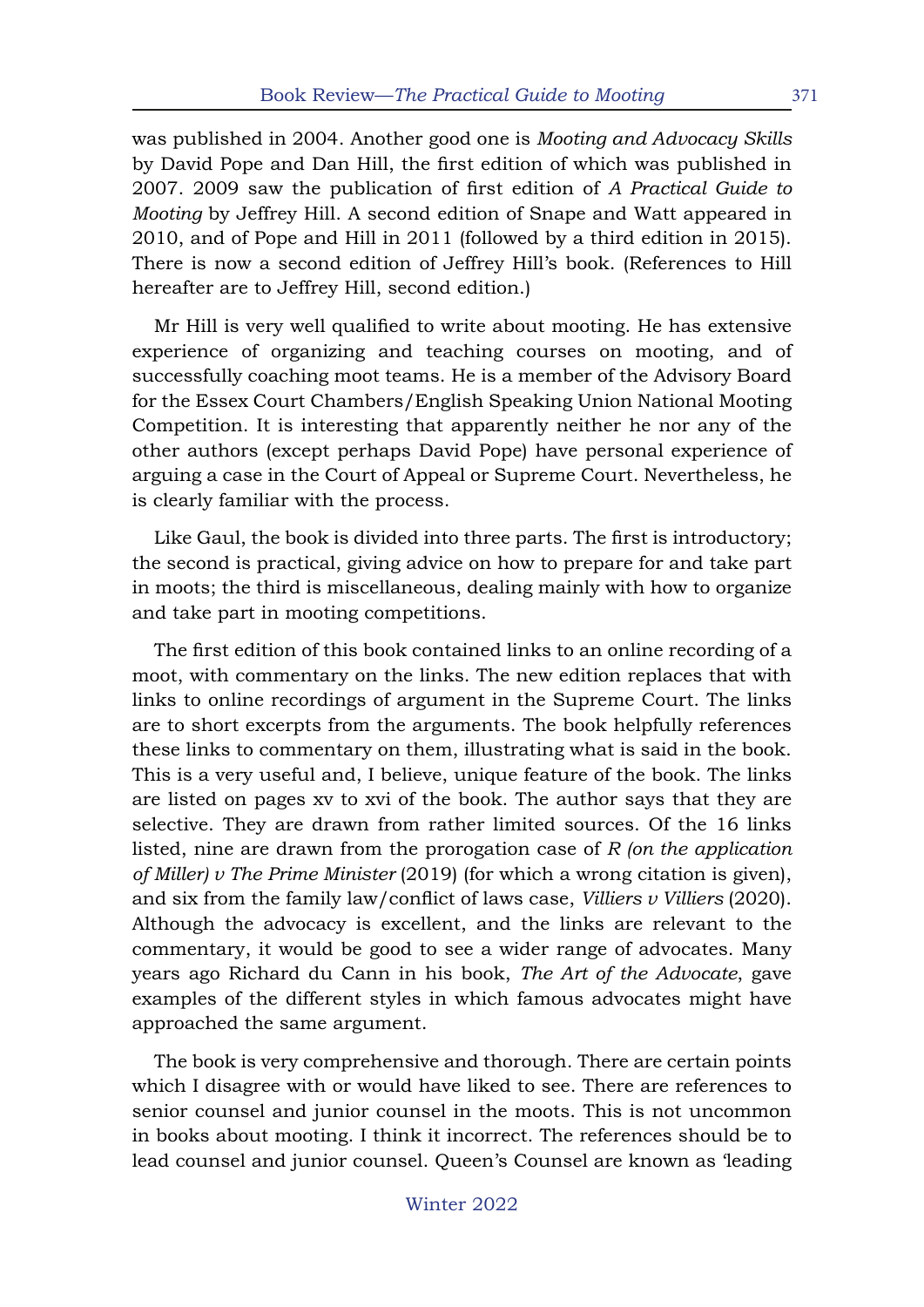counsel' or 'leaders'. Any barrister who has not taken silk is a junior barrister. Barristers who have practised for many years but not taken silk are often referred to as senior juniors, but never as senior counsel. A junior counsel may lead another junior.

I have been unable to find anywhere in the book advice about how lead counsel should open the moot and introduce the other mooters. She should begin in the traditional manner, 'May it please your Lordship/ Ladyship', and then go on with words such as, 'I appear for the appellant, together with my learned friend, Ms X. The respondents are represented by my learned friends, Mr Y and Mr Z.' Neither the lead appellant nor any of the other mooters should tell the judge their own name, unless, of course, the judge specifically asks for it. As a moot judge I have found it irritating when I invite a mooter to begin, 'Yes, Mr Smith?' and he then gets up and says 'My name is Mr Smith'.

This is based on a misunderstanding of the purpose of the introductions. It is not to introduce the mooters to the judge as if one were introducing strangers at a party. The theory is that the judge knows all the barristers in practice. A couple of hundred years ago, with a small bar, this may well have been true. What the lead appellant is doing is to tell the judge which of the barristers thronging Westminster Hall is appearing in the case. Nowadays in all courts, including even the magistrates' courts, the bench will have been provided with a sheet or other document setting out the names of counsel.

The last point I wish to make is the way counsel should end their submissions. On page 186 Hill says, 'At the end of your submissions, it is normal to ask the judges if they have any further questions for you.' This is true, but it is a feeble ending and is trotted out by mooters as if it were set in stone that this is the way to finish. If the judge has any further questions, she will ask them; she does not need an invitation from you. If you have come to the end of what you wanted to say and the judge has then asked you a question or questions, it would be appropriate to check that the judge has no more questions before you sit down. If the judge is not asking you questions at the end of your submissions, it is better to end not with a question, but with a punchy submission, e.g. for the appellant, 'On those grounds I respectfully submit that the learned judge below was in error and the appeal should be allowed', or for the respondent, 'With respect to my learned friends, this appeal is misconceived and should be dismissed.'

These are minor points. The book is well written, full of good advice, and would be of great benefit to any mooter, prospective mooter or anyone interested in mooting, however experienced or inexperienced.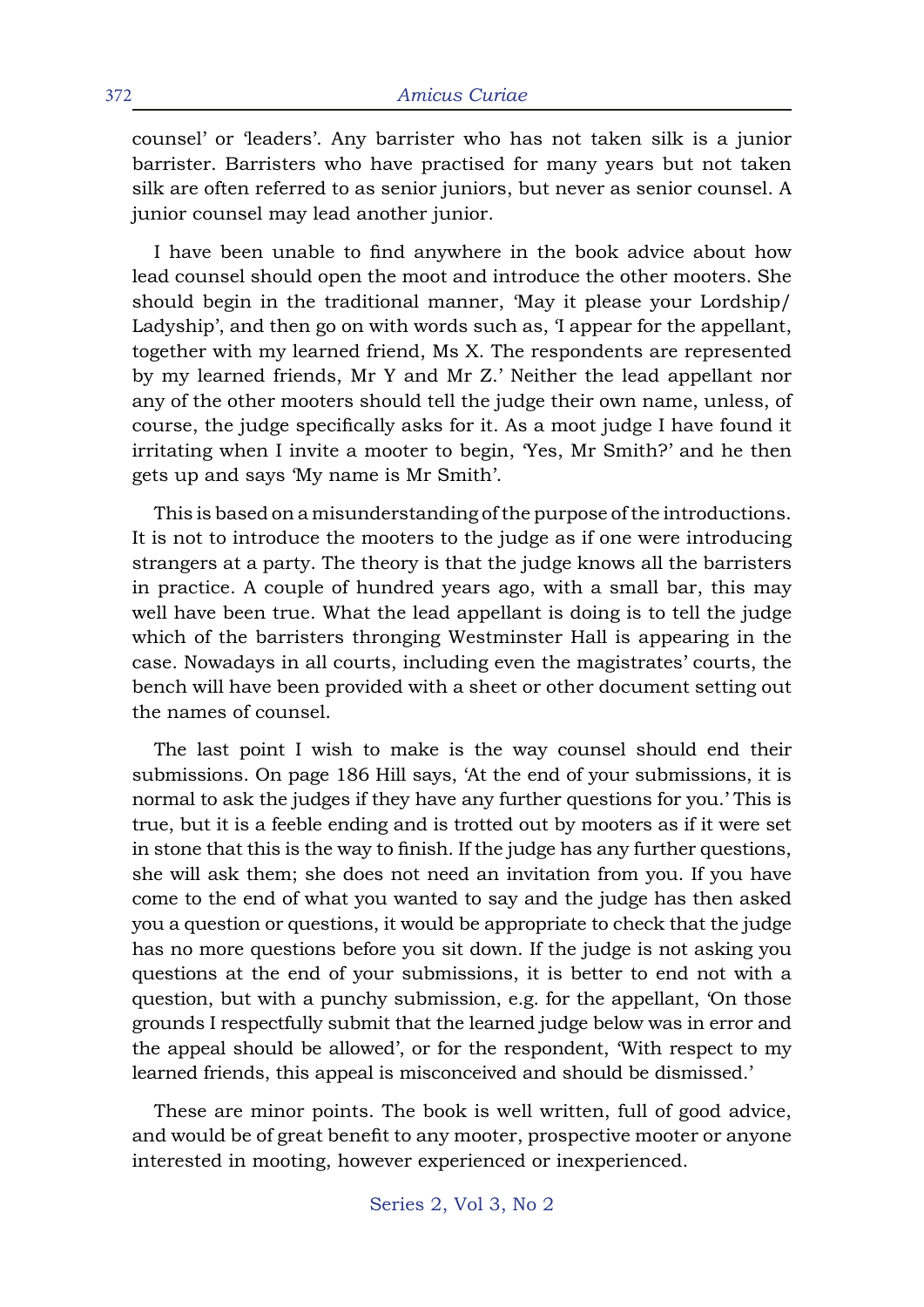#### *About the Author*

*Barrie Nathan is a Visiting Professor at Sun Yat-Sen University, Guangzhou, China, and a Visiting Lecturer at SOAS, University of London. After graduating with an LLB (Hons) from King's College, University of*  London, he was called to the bar and has spent most of his working life *practising as a barrister in a wide range of common law and chancery areas. He has appeared in virtually every type of court except the House of Lords/Supreme Court, although he was a pupil when he observed the leading trusts case of* Gissing v Gissing *argued in the House of Lords. He was the Principal Lecturer on the Lord Chancellor's Training Scheme for Young Chinese Lawyers for 10 years until the scheme came to an end. He has had articles published in* Trusts and Trustees*, the J*ournal of Comparative Law*, the* New Law Journal *and the* Solicitors' Journal*. He currently teaches contract law at SOAS on the LLB course, and has previously taught Civil and Commercial Conflict of Laws, and Procedural Principles and Ethical Standards on the LLM. His research interests include the judiciary. He has an MA in Applied Linguistics from Birkbeck College, University of London. He is a keen photographer and some of his photos may be viewed on his [website.](http://www.barrienathan.com)* 

*Email:* [barrie@barrienathan.net.](mailto:barrie%40barrienathan.net.?subject=)

### References

- du Cann, Richard (1964) *The Art of the Advocate* London: Pelican Books.
- Hill, Jeffrey A (2009) *A Practical Guide to Mooting* 1st edn Basingstoke: Palgrave Macmillan.
- Hill, Jeffrey A (2021) *A Practical Guide to Mooting* 2nd edn Oxford: Hart (Bloomsbury) Publishing,
- Pope, David & Dan Hill (2000) *Mooting and Advocacy Skills* 1st edn London: Sweet & Maxwell.
- Pope, David & Dan Hill (2011) *Mooting and Advocacy Skills* 2nd edn London: Sweet & Maxwell.
- Pope, David and Dan Hill (2015) *Mooting and Advocacy Skills* 3rd edn London: Sweet & Maxwell/Thomson Reuter.
- Snape, John & Gary Watt (2004) *How to Moot* 1st edn Oxford/New York: Oxford University Press.
- Snape, John & Gary Watt (2010) *How to Moot* 2nd edn Oxford/New York: Oxford University Press.